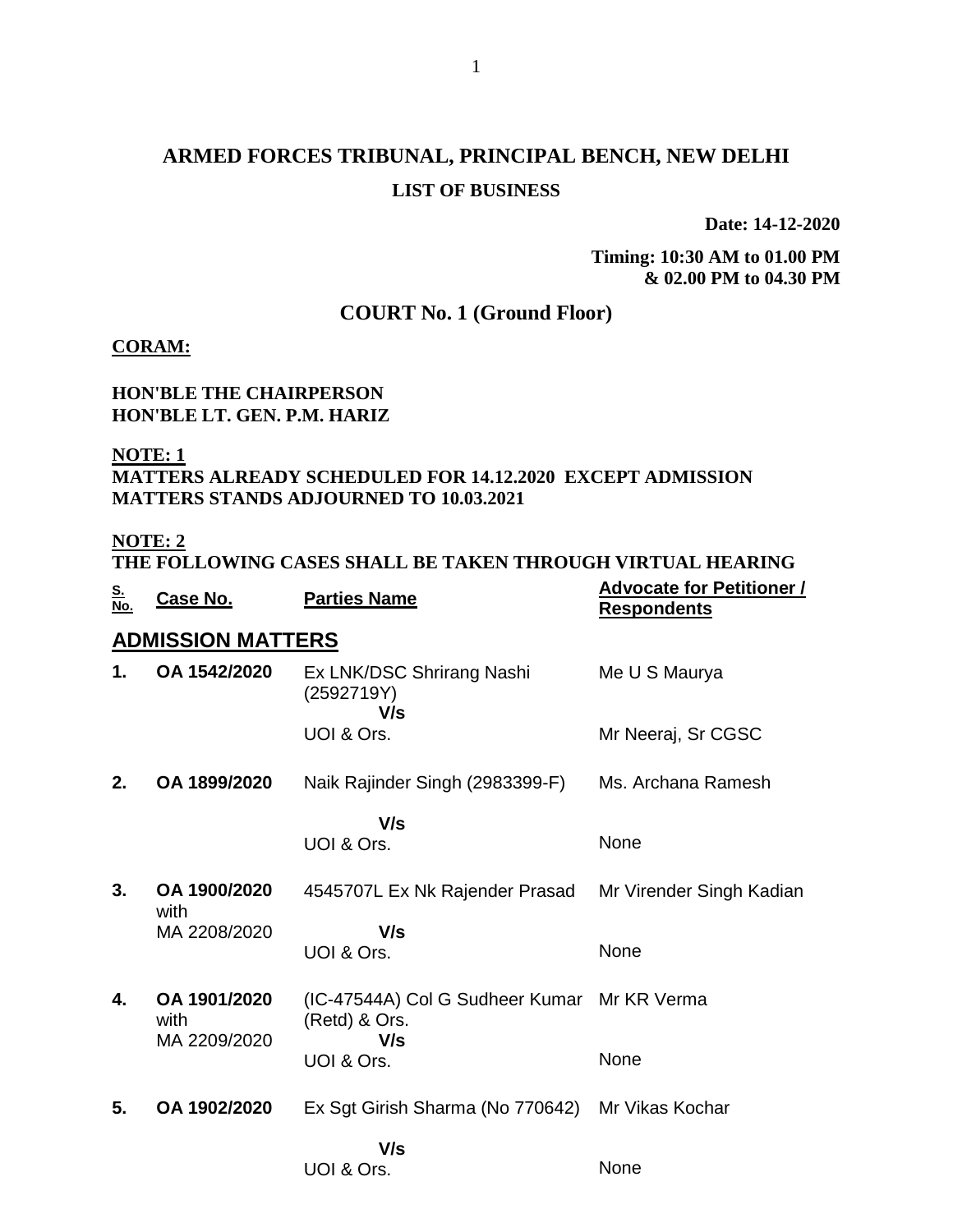| 6.  | OA 1903/2020                         | Hav/Clk (SD) Ashok Kumar (No<br>14848165 N)                                          | Mr Indra Sen Singh & Ms<br>Kirtika Chhatwal |
|-----|--------------------------------------|--------------------------------------------------------------------------------------|---------------------------------------------|
|     |                                      | V/s<br>UOI & Ors.                                                                    | None                                        |
| 7.  | OA 1904/2020                         | JC-805449N Sub (AEC) Saurabh<br>Kumar Jaiswal                                        | Ms. Indra Sen Singh / Kirtika<br>Chhatwal   |
|     |                                      | V/s<br>UOI & Ors.                                                                    | None                                        |
| 8.  | OA 1905/2020                         | IC-34187K Col Rajnee Kant Verma Mr Shakti Chand Jaidwal<br>(Retd)                    |                                             |
|     |                                      | V/s                                                                                  |                                             |
|     |                                      | UOI & Ors.                                                                           | None                                        |
| 9.  | OA 1906/2020                         | AVM Laxmi Narain Sharma AVSM<br>(Retd.) (18338-L)                                    | Mr Ajit Kakkar & Associates                 |
|     |                                      | V/s<br>UOI & Ors.                                                                    | None                                        |
| 10. | OA 1907/2020<br>with<br>MA 2212/2020 | Ex MWO Suresh Chandra Giri<br>$(662748-S)$                                           | Mr Ajit Kakkar                              |
|     |                                      | V/s<br>UOI & Ors.                                                                    | None                                        |
| 11. | OA 1908/2020                         | Ex JWO Panna Lal Dey (695227-H) Mr. Ajit Kakkar & Associates                         |                                             |
|     | with<br>MA 2213/2020                 | V/s<br>UOI & Ors.                                                                    | None                                        |
| 12. | OA 1909/2020<br>with<br>MA 2214/2020 | Sumathy Suresh W/o Late Hav/CLk Mr. Ajit Kakkar & Associate<br>M. Suresh (4268072-Y) |                                             |
|     |                                      | V/s<br>UOI & Ors.                                                                    | None                                        |
| 13. | OA 1910/2020                         | Ex Sgt Prashant Kumar (776639-G) Mr. Ajit Kakkar & Associates                        |                                             |
|     | with<br>MA 2215/2020                 | V/s<br>UOI & Ors.                                                                    | None                                        |
| 14. | OA 1911/2020<br>with<br>MA 2216/2020 | No 683234 JWO Suresh D Ahirrao<br>(Retd)                                             | Mr Manoj Kr Gupta                           |
|     |                                      | V/s<br>UOI & Ors.                                                                    | None                                        |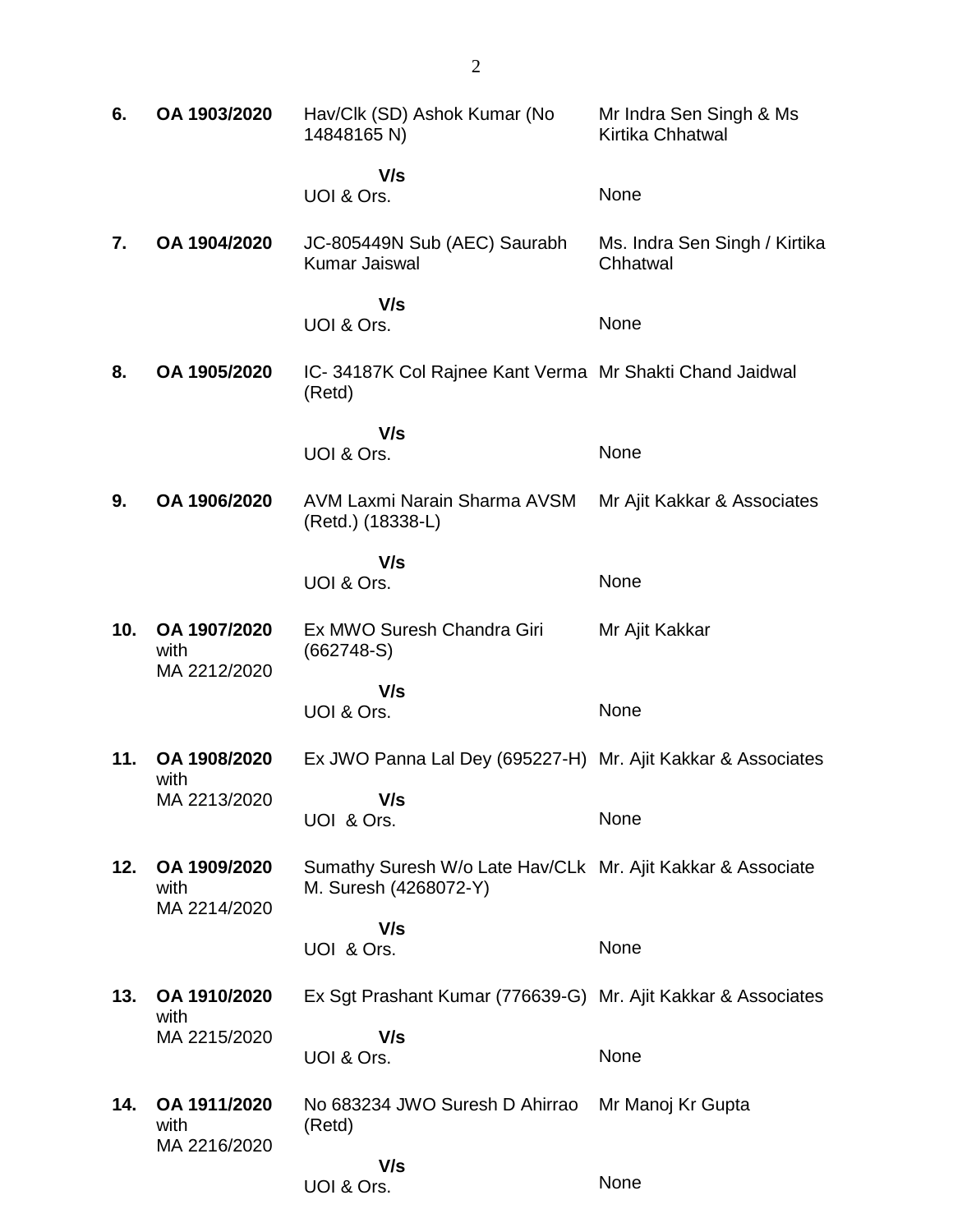| 15. | OA 1912/2020<br>with<br>MA 2217/2020 | No.13837609X Ex Hav (Hony NB<br>Sub) Suraj Bhan Singh            | Mr Ashok Kumar & Mr<br><b>Pradeep Singh Nandal</b> |
|-----|--------------------------------------|------------------------------------------------------------------|----------------------------------------------------|
|     |                                      | V/s<br>UOI & Ors.                                                | None                                               |
| 16. | OA 1913/2020<br>with                 | IC- 26879K Lt Col. Ashok Kashyap<br>(Retd.)                      | Mr. S M Dalal                                      |
|     | MA 2218/2020                         | V/s<br>UOI & Ors.                                                | None                                               |
| 17. | OA 1914/2020                         | AVM Amarjeet Ahuja (Retd.)<br>$(17743 - T)$                      | Mr. Ajit Kakkar & Associates                       |
|     |                                      | V/s<br>UOI & Ors.                                                | None                                               |
| 18. | OA 1915/2020                         | No 4081023X Sep/DSC Rakesh<br>Singh                              | Mr US Maurya                                       |
|     |                                      | V/s<br>UOI & Ors.                                                | None                                               |
| 19. | OA 1916/2020                         | Wg Cdr Gaurika Suhag (29407-T)<br>AE(L)                          | Mr. Ajit kakkar & Associates                       |
|     |                                      | V/s<br>UOI & Ors.                                                | None                                               |
| 20. | OA 1917/2020                         | Ex JWO Ramender Singh(No<br>650676 F)                            | Ms Pallavi Awasthi & Ms<br>Apurva Singh            |
|     |                                      | V/s<br>UOI & Ors.                                                | None                                               |
| 21. | OA 1918/2020<br>with<br>MA 2220/2020 | Sep Prashant Babu Lalji (Retd) (No Mr Manoj Kr Gupta<br>4580063) |                                                    |
|     |                                      | V/s<br>UOI & Ors.                                                | None                                               |
|     | <u>MA (OTHERS)</u>                   |                                                                  |                                                    |
| 22. | MA 2189/2020<br><i>in</i>            | Col K R Verma (Retd) (IC 48474 Y) Applicant in person            |                                                    |
|     | OA 223/2016                          | V/s<br>UOI & Ors                                                 | Mr YP Singh                                        |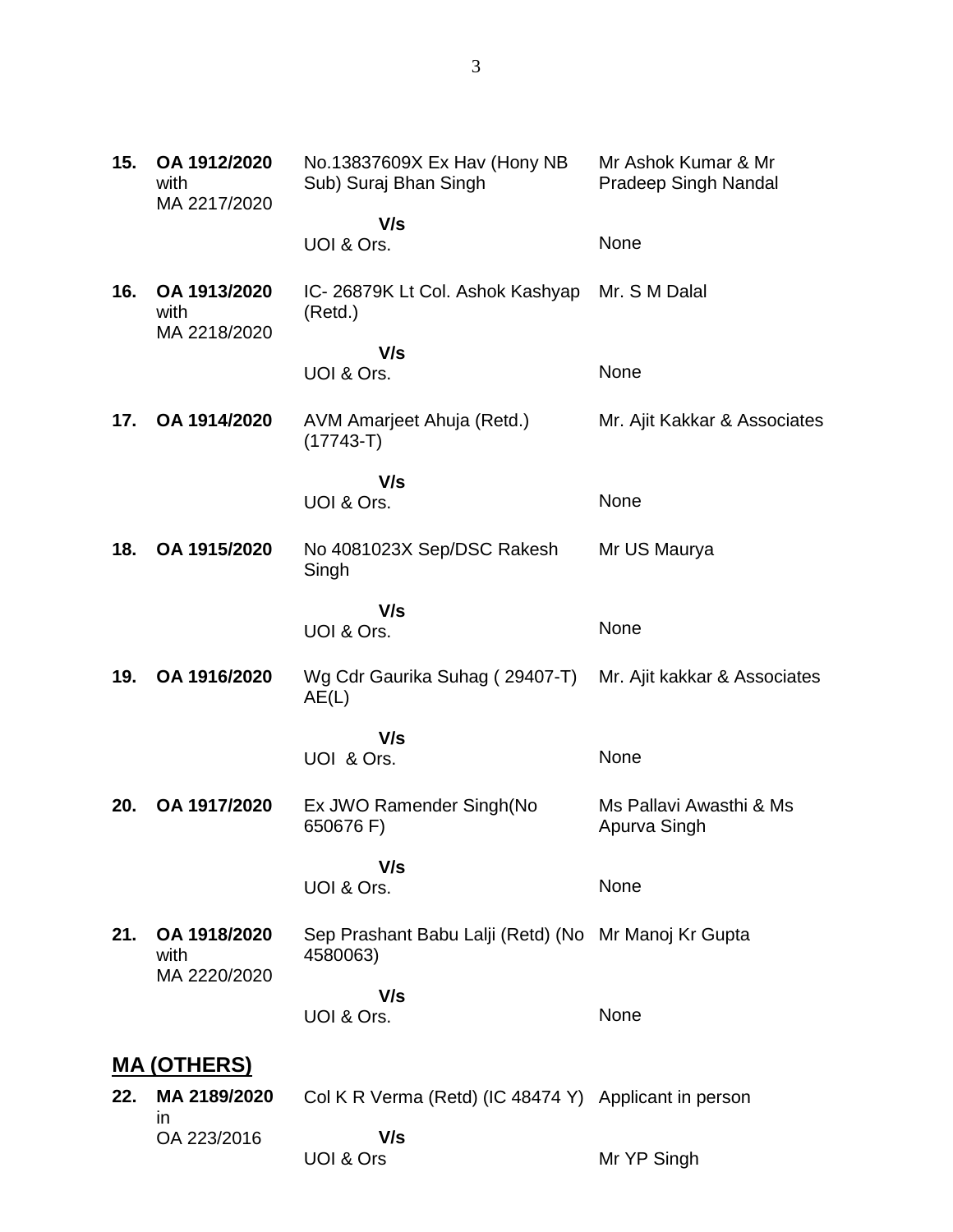**23. MA 2210/2020 &** Maj Siddharth Singh (IC 73590 M ) Ms. Shruti Dixit MA 2211/2020 in OA 1838/2020  **V/s** UOI & Ors. Mr.Waize Ali Noor

# **PLEADINGS NOT COMPLETE**

| 24. OA 1620/2019<br>with | Sep/DSC Nirmal Kumar (No<br>9421142 M) | Mr Manoj Kr Gupta |
|--------------------------|----------------------------------------|-------------------|
| MA 1671/2019             | V/s                                    |                   |
|                          | UOI & Ors.                             | Mr. Prabodh Kumar |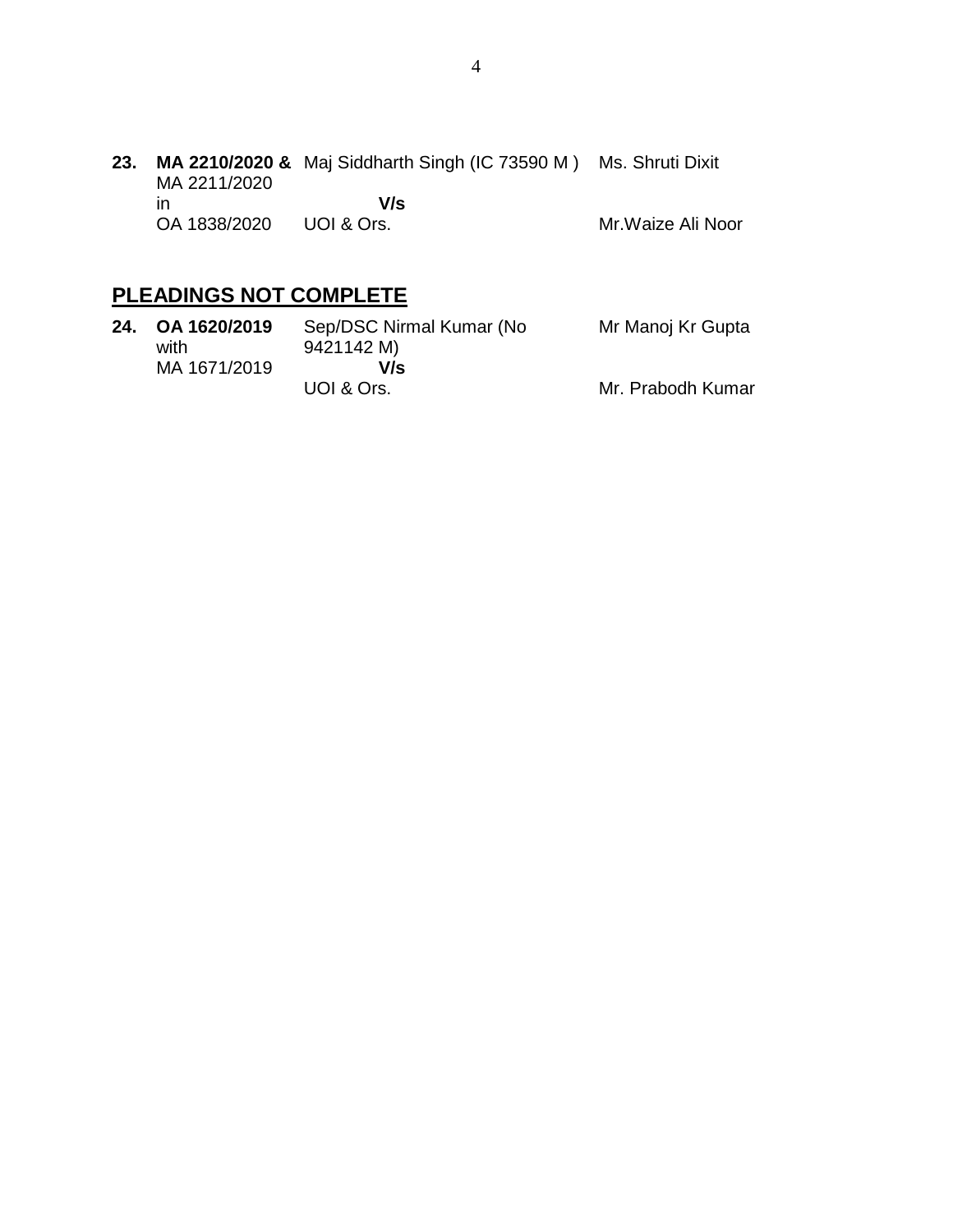# **ARMED FORCES TRIBUNAL, PRINCIPAL BENCH, NEW DELHI LIST OF BUSINESS**

**Date: 14-12-2020**

**Timing: 11:00 AM**

### **PRINCIPAL REGISTRAR COURT**

| <u>S.<br/>No.</u> | <b>Case No.</b>                      | <b>Parties Name</b>                                           | <b>Advocate for Petitioner /</b><br><b>Respondents</b> |
|-------------------|--------------------------------------|---------------------------------------------------------------|--------------------------------------------------------|
|                   | <b>For Appearance/Direction</b>      |                                                               |                                                        |
| 1.                | OA 1669/2019                         | No 15471450F Ex Dfr Mukesh<br>Kumar                           | Mr. VS Kadian                                          |
|                   |                                      | V/s<br>UOI & Ors.                                             | Mr. Niranjan Das                                       |
| 2.                | OA 1708/2019                         | Ex Sub Nagendra Singh (JC<br>811103 A)                        | Mr Ajit Kakkar, Ms Alpana<br>Yaday & Madhuri Koli      |
|                   |                                      | V/s                                                           |                                                        |
|                   |                                      | UOI & Ors.                                                    | Ms. Suman Chauhan                                      |
| 3.                | OA 2068/2019<br>with<br>MA 2973/2019 | JC-761262Y Sub Vasantha Kumar<br>(Retd.)                      | Ms. Archana Ramesh                                     |
|                   |                                      | V/s                                                           |                                                        |
|                   |                                      | UOI & Ors.                                                    | Ms. Barkha Babbar                                      |
| 4.                | OA 2118/2019<br>with                 | Ex Sgt Joginder Singh (No 285155) Mr Ajit Kakkar & Associates |                                                        |
|                   | MA 3005/2019 &                       | V/s                                                           |                                                        |
|                   | 2035/2020                            | UOI & Ors.                                                    | Mr. Prabodh Kumar                                      |
| 5.                | OA 2146/2019                         | 627281R Ex MWO (HFO) Tejpal<br>Singh                          | Mr VS Kadian                                           |
|                   |                                      | V/s                                                           |                                                        |
|                   |                                      | UOI & Ors.                                                    | Ms. Suman Chauhan                                      |
| 6.                | OA 2149/2019                         | Ex Cpl Asit Kumar (No 925546 S)                               | Mr Virender Singh Kadian                               |
|                   |                                      | V/s                                                           |                                                        |
|                   |                                      | UOI & Ors.                                                    | Mr. Satya Ranjan Swain                                 |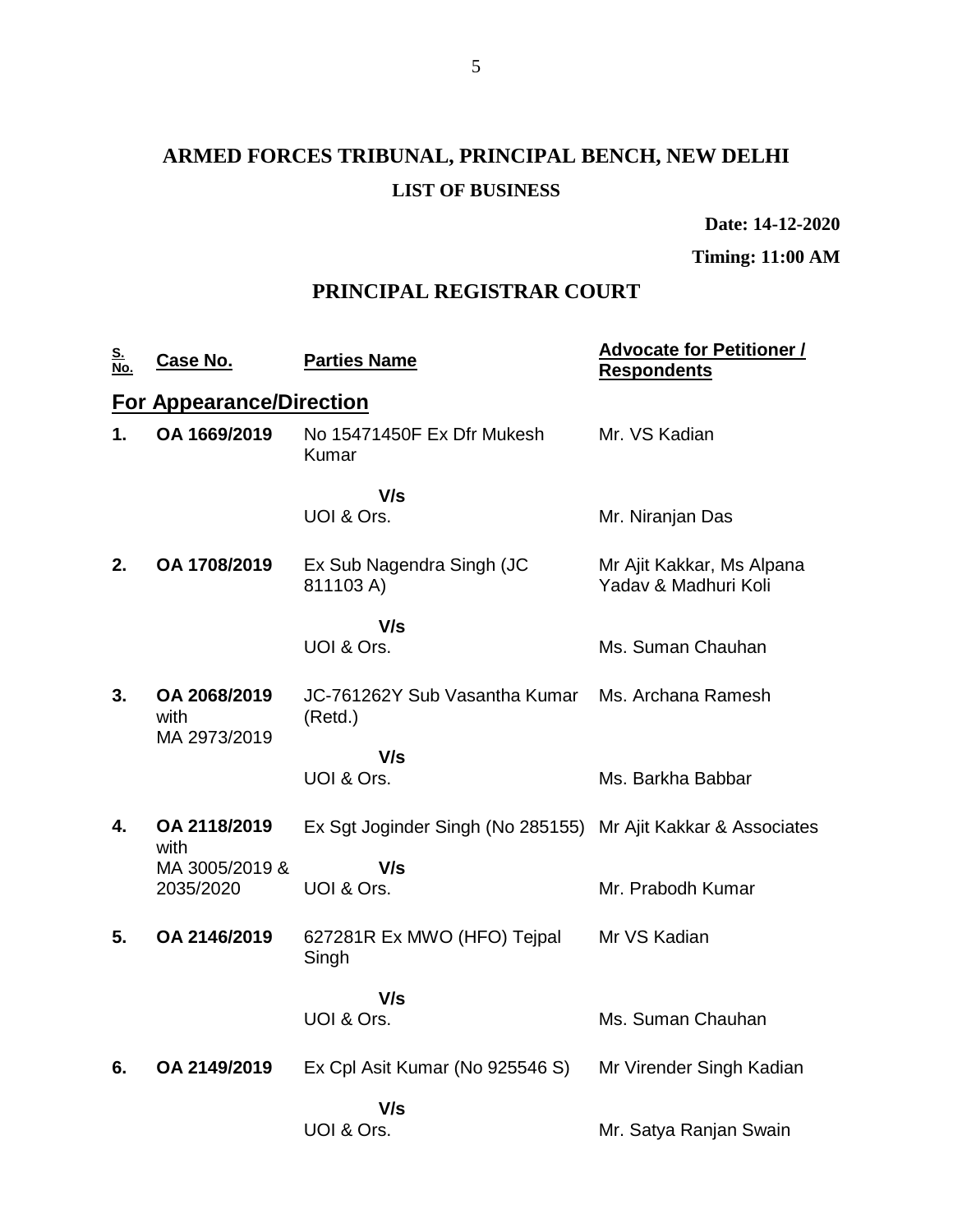| 7.  | OA 2150/2019                         | Ex HFO Radharaman Sharma (No Mr Ved Prakash<br>669213 F)               |                                 |
|-----|--------------------------------------|------------------------------------------------------------------------|---------------------------------|
|     |                                      | V/s<br>UOI & Ors.                                                      | Mr. J S Yadav                   |
| 8.  | OA 2163/2019                         | Ex HFO Birsain Tomar (No<br>631586T)                                   | Mr Praveen Kumar                |
|     |                                      | V/s<br>UOI & Ors.                                                      | Dr Vijendra Sinngh<br>Mahndiyan |
| 9.  | OA 2179/2019                         | No. 14357565-Y Ex Gnr Vivek Pal                                        | Mr. Virender Singh Kadian       |
|     |                                      | V/s<br>UOI & Ors.                                                      | Ms. Barkha Babbar               |
| 10. | OA 2215/2019                         | Sep/DSC Randhir Singh (No<br>4471671 A)                                | Mr US Maurya                    |
|     |                                      | V/s<br>UOI & Ors.                                                      | Mr. Arvind Kumar                |
| 11. | OA 2387/2019<br>with<br>MA 3272/2019 | Smt Geeta Devi Widow of Late Nk<br>Dinesh Chandra (No 15761951 M)      | Ms Archana Ramesh               |
|     |                                      | V/s<br>UOI & Ors.                                                      | Mr. Avdhesh Kumar Singh         |
| 12. | OA 39/2020                           | Gp Capt Naveen Singh Bisht (Retd) Mr. Baljeet Singh & Ms<br>(No 17784) | Deepika Sheoran                 |
|     |                                      | V/s<br>UOI & Ors.                                                      | Mr. Ashok Chaitanya             |
| 13. | OA 40/2020                           | Ex NC(E) Ratan Lal Das (No<br>819247 B)                                | Mr Pushpendra Kumar Dhaka       |
|     |                                      | V/s<br>UOI & Ors.                                                      | Mr. Rajeev Kumar                |
| 14. | OA 47/2020                           | Ex MWO Ravi Kant Gupta (No<br>667922 K)                                | Mr Ved Prakash                  |
|     |                                      | V/s<br>UOI & Ors.                                                      | Ms. Suman Chauhan               |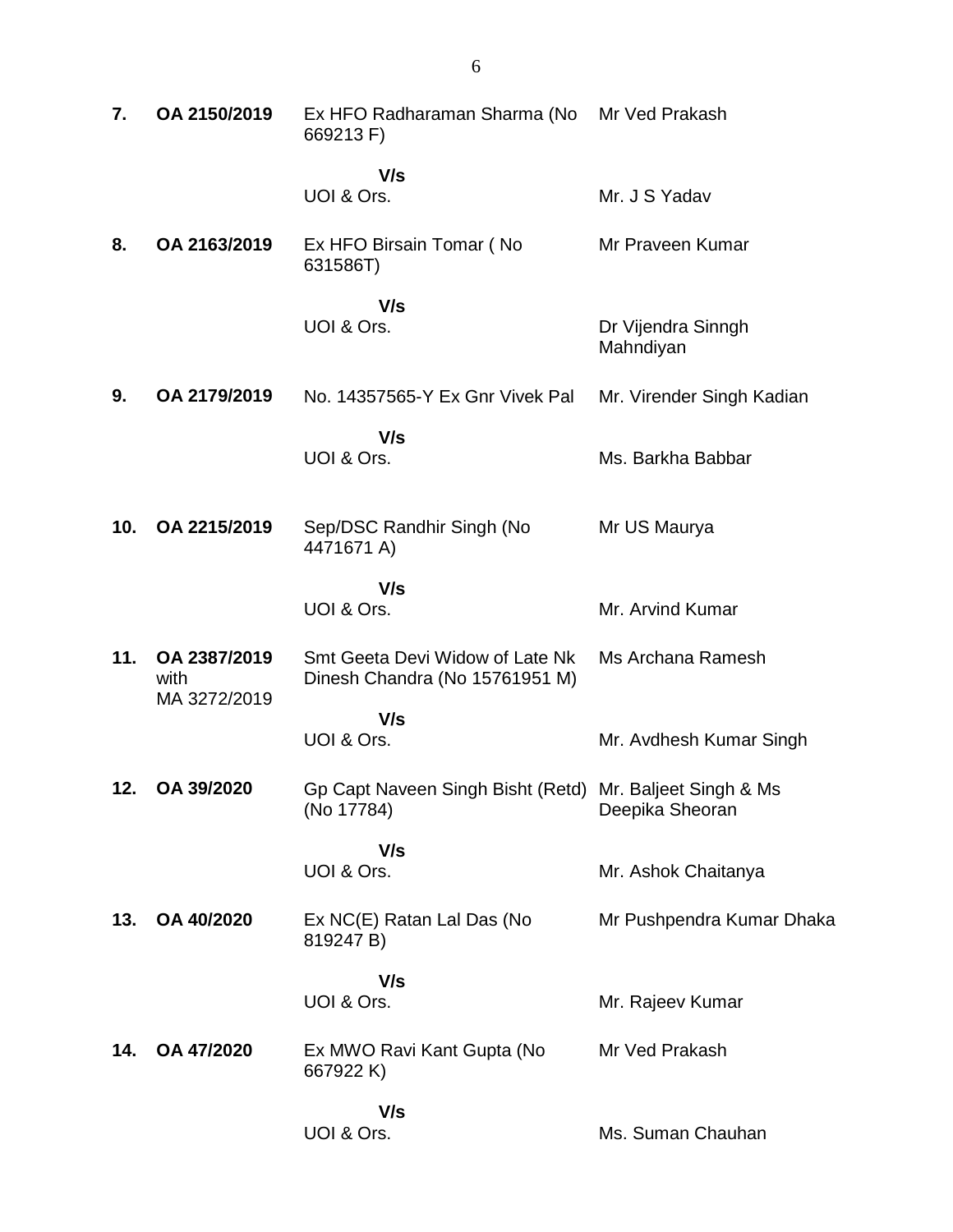| 15. | OA 50/2020<br>with                 | Ex Sep Pradeep Singh (4196121-K) Mr. Ved Prakash                |                                                  |
|-----|------------------------------------|-----------------------------------------------------------------|--------------------------------------------------|
|     | MA 55/2020                         | V/s<br>UOI & Ors.                                               | Mr. Satya Ranjan Swain                           |
| 16. | OA 177/2020                        | Ex LS (UW) Raman Singh (No<br>138032K)                          | Mr Ved Prakash                                   |
|     |                                    | V/s<br>UOI & Ors.                                               | Mr Arvind Patel                                  |
| 17. | OA 358/2020                        | <b>Cdr Ravindra Singh Chauhan</b><br>(02935-W) (Retd.)<br>V/s   | Mr. O S Punia                                    |
|     |                                    | UOI & Ors.                                                      | Mr. Prabodh Kumar                                |
| 18. | OA 359/2020<br>with                | Ex WO (HFO) Devi Prasad Awasthi Mrr Ved Prakash<br>(NO 662150F) |                                                  |
|     | MA 450/2020                        | V/s                                                             |                                                  |
|     |                                    | UOI & Ors.                                                      | Mr. J S Rawat                                    |
| 19. | OA 361/2020<br>with<br>MA 452/2020 | Col Indrajeet Kumar (Retd) (IC<br>48324 H)<br>V/s               | Mr Manoj Kr Gupta & Rajesh<br>Nandal             |
|     |                                    | UOI & Ors.                                                      | Ms. Jyotsna Kaushik                              |
| 20. | OA 362/2020<br>with                | Ex POLOG(MAT) Manoj Kumar (No Mr Praveen Kumar<br>210290 H)     |                                                  |
|     | MA 454/2020                        | V/s<br>UOI & Ors.                                               | Mr. K K Tyagi                                    |
| 21. | OA 363/2020<br>with                | Ex Col Dharmendra Singh Yadav<br>(Retd) (IC 44688 X)<br>V/s     | Mr Ajit Kakkar, Madhuri Koli<br>and Alpana Yadav |
|     | MA 455/2020                        | UOI & Ors.                                                      | Ms. Jyotsna Kaushik                              |
| 22. | OA 365/2020<br>with                | Ex Sgt Madani Kiran Kumar (No<br>742688L)                       | Mr Ajit Kakkar & Madhuri Koli                    |
|     | MA 457/2020                        | V/s<br>UOI & Ors.                                               | Mr. Avdhesh Kumar Singh                          |
| 23. | OA 366/2020<br>with<br>MA 458/2020 | Ex Rect Rinku Yadav (NO<br>15740548M)<br>V/s                    | Mr Ved Prakash                                   |
|     |                                    | UOI & Ors.                                                      | Mr. V Pattabhi Ram                               |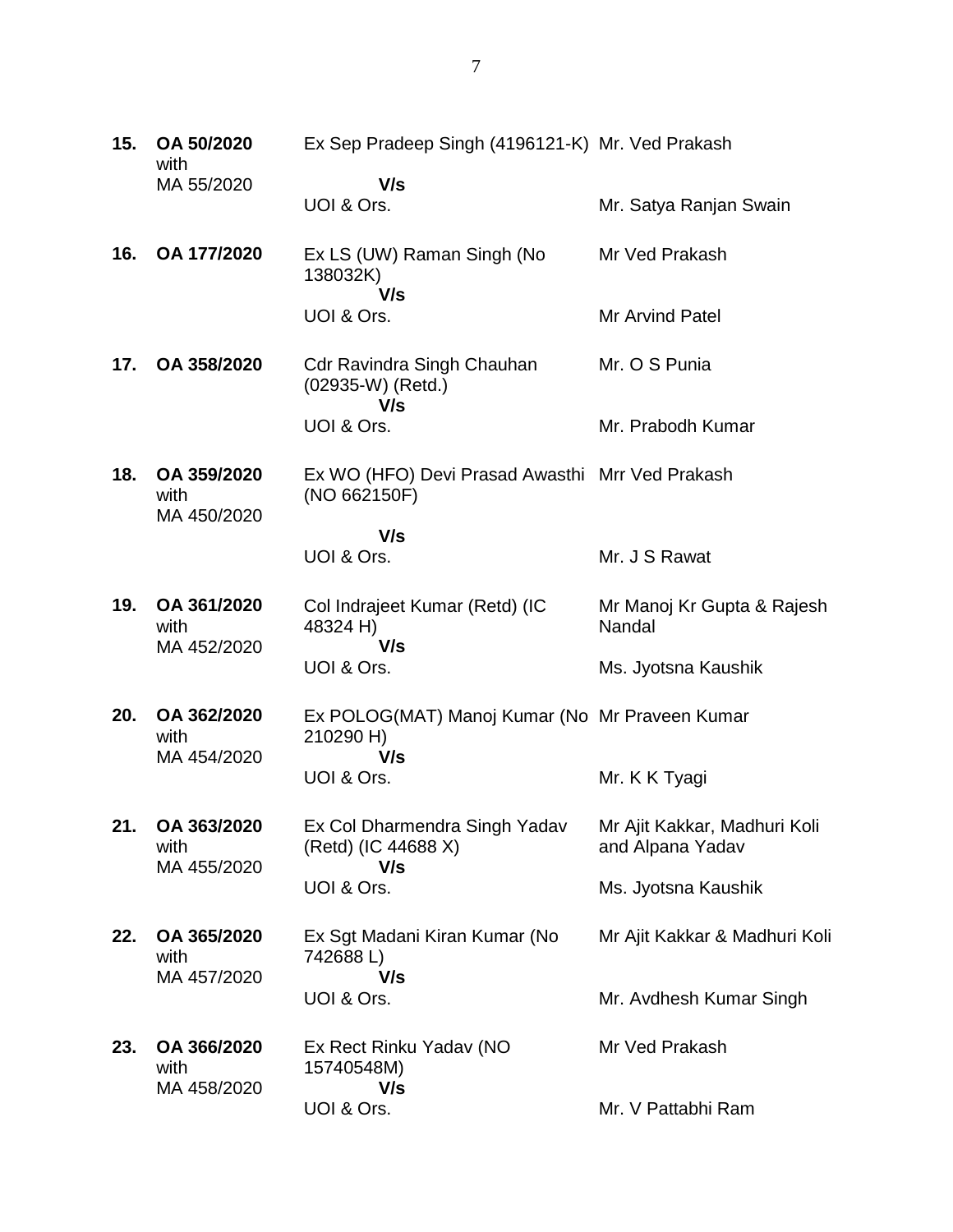| 24. | OA 367/2020                        | Ex ME 1 Sandeep (No 210366 F)                                    | Mr Ved Prakash                               |
|-----|------------------------------------|------------------------------------------------------------------|----------------------------------------------|
|     |                                    | V/s<br>UOI & Ors.                                                | Ms. Suman Chauhan                            |
| 25. | OA 370/2020                        | Ex JWO Satya Kumar Singh (JWO<br>662761L)<br>V/s                 | Mr Omprakash Kr Srivastava<br>& Rajesh Kumar |
|     |                                    | UOI & Ors.                                                       | Mr. Arvind Patel                             |
| 26. | OA 372/2020<br>with<br>MA 459/2020 | JC-150376M Ex Nb Sub/Clk<br>Sukhendra Singh<br>V/s               | Mr. A K Trivedi & Associates                 |
|     |                                    | UOI & Ors.                                                       | Mr. Y P Singh                                |
| 27. | OA 407/2020<br>with<br>MA 494/2020 | Ex Hav Pravendra Kumar (NO<br>14383499Y)<br>V/s                  | Mr Omprakash Kr Srivastava<br>& Rajesh Kumar |
|     |                                    | UOI & Ors.                                                       | Mr Y P Singh                                 |
| 28. | OA 409/2020<br>with                | Ex WO Ram Prawesh Sah (No<br>621955 A)                           | Mr Praveen Kumar                             |
|     | MA 504/2020                        | V/s<br>UOI & Ors.                                                | None                                         |
| 29. | OA 411/2020                        | Maj Suraj R Bhure (Retd) (SS<br>39984 Y)                         | Mr Shakti Chand Jaidwal                      |
|     |                                    | V/s<br>UOI & Ors.                                                | Mr. Rajesh Kumar Das                         |
| 30. | OA 413/2020                        | Lt Col Amit Joshi (Retd) (IC 56915<br>Y)                         | Mr T Parshad                                 |
|     |                                    | V/s<br>UOI & Ors.                                                | Mr. Harish V Shankar                         |
| 31. | OA 417/2020                        | Ex JWO Deolal Prasad (641011-A)                                  | Mr. Praveen Kumar                            |
|     | with<br>MA 524/2020                | V/s<br>UOI & Ors.                                                | Mr. Harish V Shankar                         |
| 32. | OA 421/2020                        | Ex Maj Sahil Malhan (IC 71476 W)                                 | Mr Chaitanya Agarwal                         |
|     |                                    | V/s                                                              |                                              |
|     |                                    | UOI & Ors.                                                       | Ms. Suman Chauhan                            |
| 33. | OA 428/2020                        | Gp Capt (TS) Patturajan<br>Parthasarathi (No17383) (Retd)<br>V/s | Mr Ajai Bhalla                               |
|     |                                    | UOI & Ors.                                                       | Gp Capt Karan Singh Bhati,<br>Sr. CGSC       |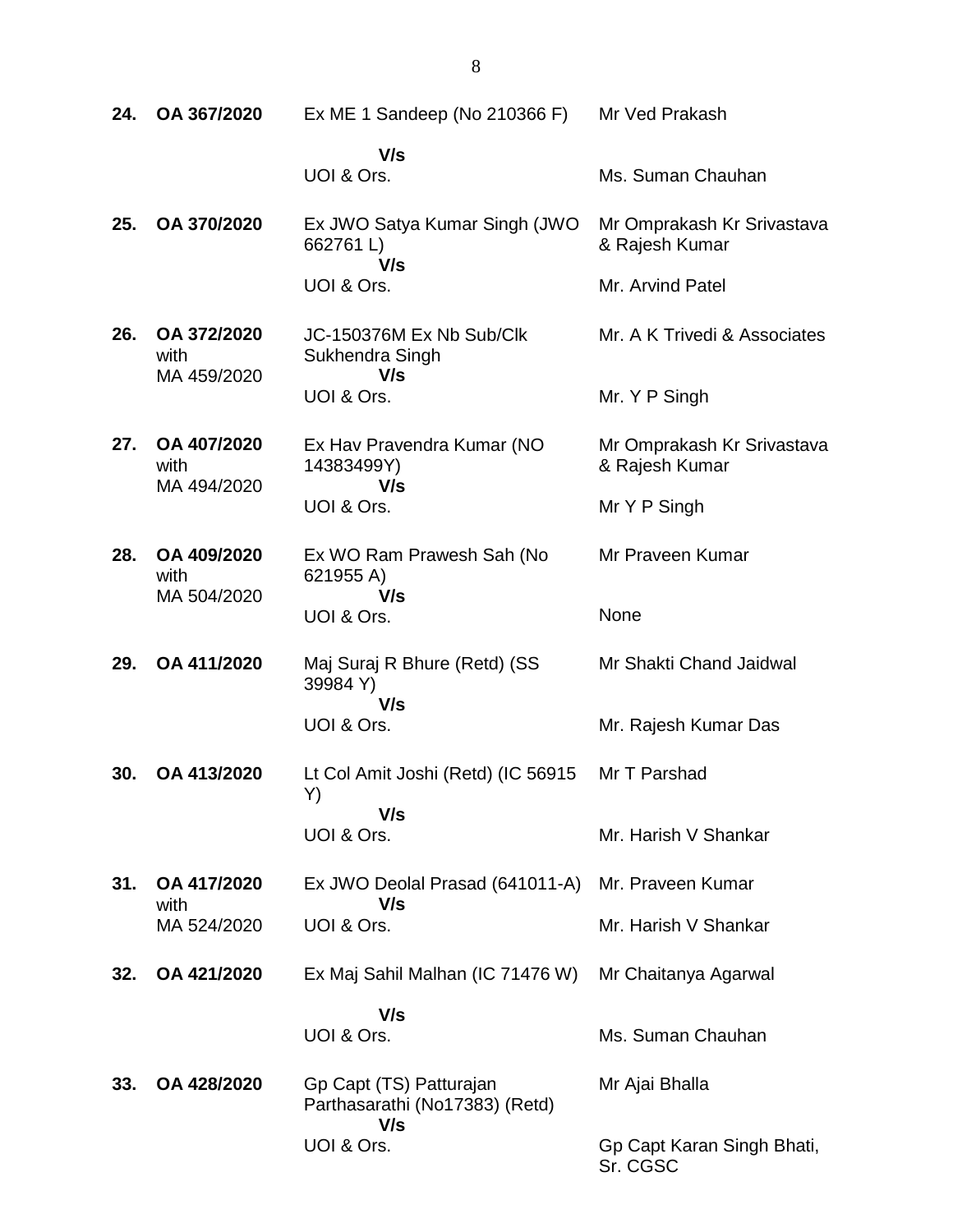| 34. | OA 437/2020                          | Sgt Anjani Kumar Choudhary<br>(741667) (Retd.)<br>V/s                  | Mr. Manoj Kr Gupta                                |
|-----|--------------------------------------|------------------------------------------------------------------------|---------------------------------------------------|
|     |                                      | UOI & Ors.                                                             | Mr. S D Windlesh                                  |
| 35. | OA 438/2020<br>with<br>MA 538/2020   | 661708 HFO Ramanand Saini<br>(Retd.)<br>V/s                            | Mr. Manoj Kr Gupta                                |
|     |                                      | UOI & Ors.                                                             | Mr. Rajeev Kumar                                  |
| 36. | OA 522/2020                          | Ex Capt Deepak Ranjan Biswas<br>$(SS-40456-F)$<br>V/s                  | Mr Indra Sen Singh / Mr.<br><b>Abhishek Singh</b> |
|     |                                      | UOI & Ors.                                                             | Gp Capt Karan Singh Bhati,<br>Sr. CGHS            |
| 37. | OA 523/2020                          | Ex Sgt Saji Kumar Damodaran<br>(772085)<br>V/s                         | Mr. Baljeet Singh & Ms.<br>Deepika Sheoran        |
|     |                                      | UOI & Ors.                                                             | Mr. Karan Singh Bhati, Sr.<br><b>CGSC</b>         |
| 38. | OA 524/2020<br>with<br>MA 633/2020   | Ex Sigmn Paras Ram Sharma<br>(6278981)<br>V/s                          | Mr. Virender Singh Kadian                         |
|     |                                      | UOI & Ors.                                                             | Mr. Neeraj, Sr. CGSC                              |
| 39. | OA 525/2020<br>with                  | Ex Rfn Kapil Dev (16015720-F)                                          | Mr. Virender Singh Kadian                         |
|     | MA 634/2020                          | V/s<br>UOI & Ors.                                                      | Mr Shyam Narayan                                  |
|     |                                      |                                                                        |                                                   |
| 40. | OA 640/2020                          | 14628261X Ex Hav Shiv Karan<br>Singh<br>V/s                            | Mr. Virender Singh Kadian                         |
|     |                                      | UOI & Ors.                                                             | Mr Anil Gautam                                    |
| 41. | OA 1011/2020                         | Ex Rect Clk (IM) Ankit (No<br>15827127 A)                              | Mr. Ved Prakash                                   |
|     |                                      | V/s<br>UOI & Ors.                                                      | Ms. Barkha Babbar                                 |
| 42. | OA 1022/2020<br>with<br>MA 1161/2020 | Smt Bhagwan Kanwar W/o 808532<br>Late NC(E) Fateh Singh Rajawat<br>V/s | Mr Baljeet Singh                                  |
|     |                                      | UOI & Ors.                                                             | Mr. Anil Gautam                                   |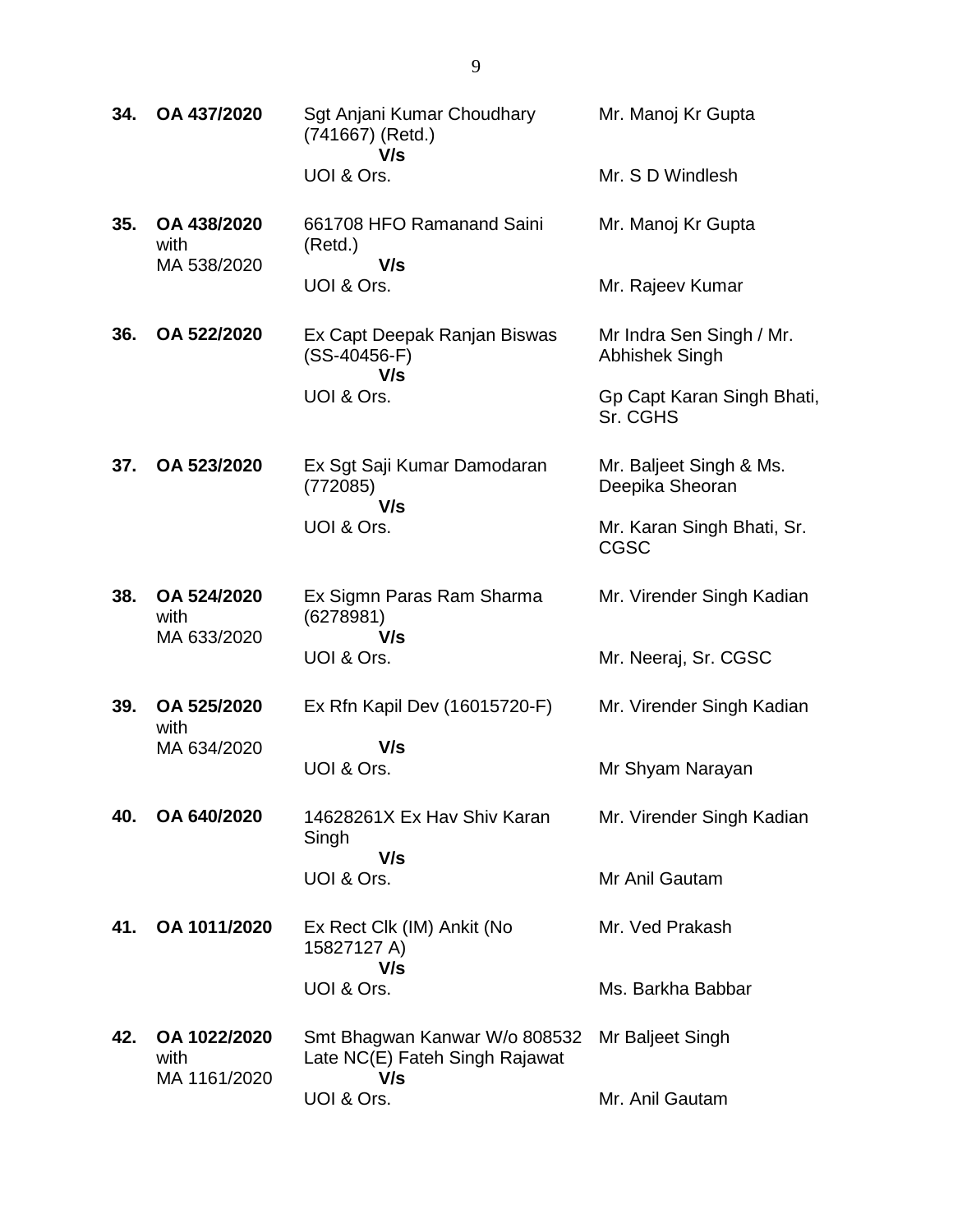|     | with<br>MA 1166/2020                 | (Retd) (Ser. No. 17844)<br>V/s                                                          | Deepika Sheoran                          |
|-----|--------------------------------------|-----------------------------------------------------------------------------------------|------------------------------------------|
|     |                                      | UOI & Ors.                                                                              | Mr. Shyam Narayan                        |
| 44. | OA 1024/2020<br>with<br>MA 1170/2020 | Ex JWO Rajaram Mohan Roy<br>$(707760-B)$<br>V/s                                         | Mr Virender Singh Kadian                 |
|     |                                      | UOI & Ors.                                                                              | Mr. Shyam Narayan                        |
| 45. | OA 1025/2020<br>with<br>MA 1171/2020 | Smt Kamlesh Devi Wd/o Late<br>NC(E) Rajendra Kumar (820739)<br>V/s                      | Mr Praveen Kumar                         |
|     |                                      | UOI & Ors.                                                                              | Mr. Ashok Chaitanya                      |
| 46. | OA 1027/2020                         | Wg Cdr Bhupinder Singh<br>Randhawa (Retd) (24265)<br>V/s                                | Mr Baljeet Singh & Ms<br>Deepika Sheoran |
|     |                                      | UOI & Ors.                                                                              | Mr. K K Tyagi                            |
| 47. | OA 1042/2020<br>with                 | Ex Sub Hira Lal Kushwaha (No JC- Mr. Durgesh Kumar Sharma<br>819199-H)                  |                                          |
|     | MA 1193/2020                         | V/s<br>UOI & Ors.                                                                       | Mr. Rajeev Kumar                         |
| 48. | OA 1045/2020<br>with<br>MA 1196/2020 | No 1459822Y Ex Hav (Hony Nb<br>Sub) Bishamber Datt Pokhriyal<br>V/s                     | Mr. Ashok Kumar & Sanjeev<br>Kumar       |
|     |                                      | UOI & Ors.                                                                              | Mr. V S Tomar                            |
| 49. | OA 1046/2020                         | 671359-R HFO Janardan Yadav<br>(Retd)<br>V/s                                            | Mr. Manoj Gupta & AK<br>Chaudhary        |
|     |                                      | UOI & Ors.                                                                              | Mr. Prabodh Kumar                        |
| 50. | OA 1050/2020<br>with<br>MA 1197/2020 | Smt Vimla Devi Wd/o No<br>14510876L Late Ex Hav (Hony<br>Nb/Sub) Kanwar Pal Singh Dogra | Mr Ashok Kumar & Sanjeev<br>Kumar        |
|     |                                      | V/s<br>UOI & Ors.                                                                       | Mr. Satya Ranjan Swain                   |
| 51. | OA 1051/2020                         | Lt Col Ranvir Grewal (IC-64281H)                                                        | Mr. Rajesh Nandal                        |
|     |                                      | V/s<br>UOI & Ors.                                                                       | Mr. Y P Singh                            |
| 52. | OA 1331/2020                         | Ex Hav (ACP-1) SK Nazrul Karim<br>$(15678519-M)$<br>V/s                                 | Mr JP Sharma                             |

UOI & Ors.

Mr. Baljeet Singh & Ms.

Mr. Arvind Kumar

Air Cmde Ranbir Singh Dagar VM

**43. OA 1023/2020**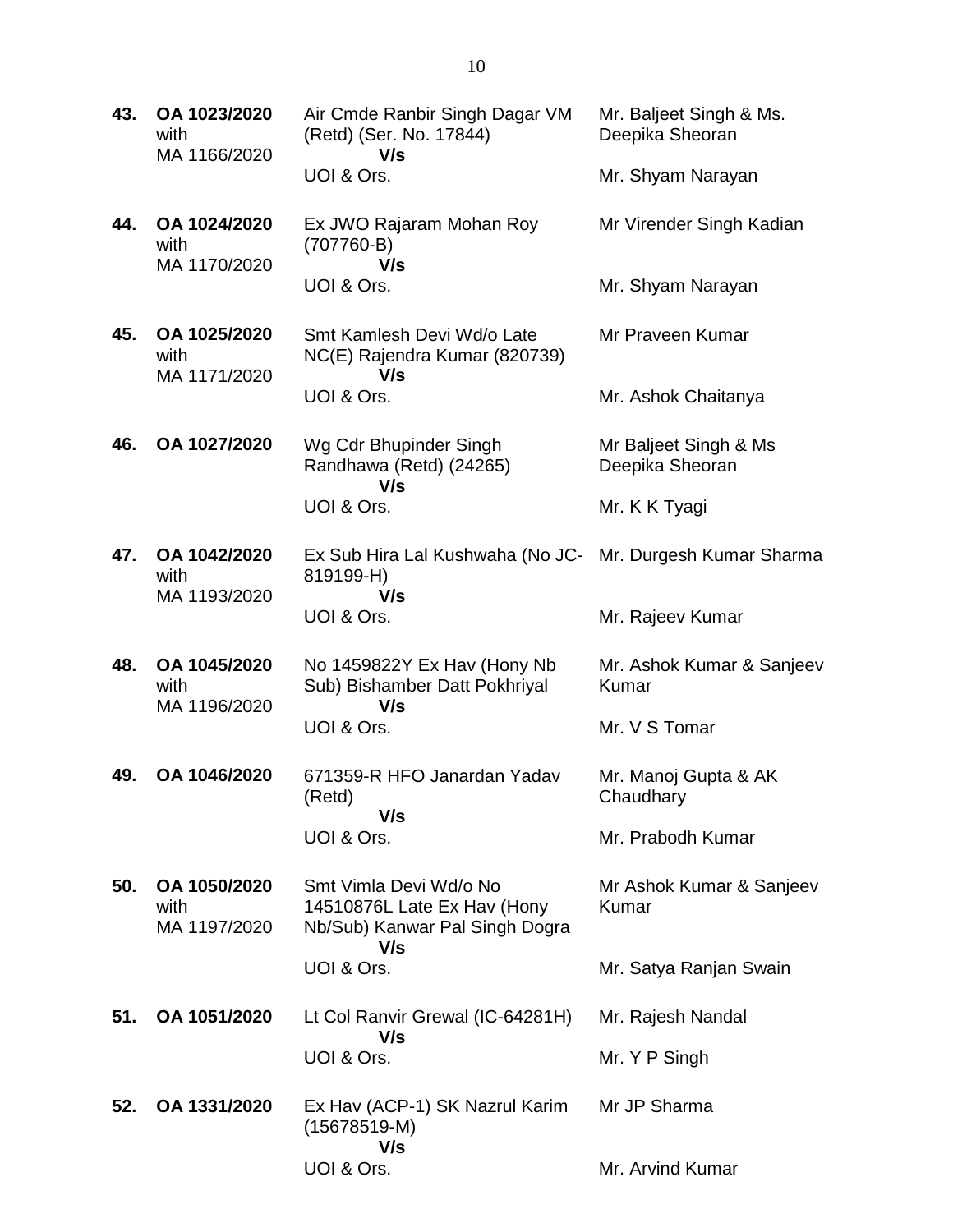| 53. | OA 1332/2020<br>with                 | Ex Cpl Vijay Kumar Dhall (616135)                    | Mr. Baljeet Singh & Ms.<br>Deepika Sheoran |
|-----|--------------------------------------|------------------------------------------------------|--------------------------------------------|
|     | MA 1591/2020                         | V/s<br>UOI & Ors.                                    | Mr. K K Tyagi                              |
| 54. | OA 1386/2020<br>with<br>MA 1628/2020 | Ex Sub Subhash Chand JC-272557 Mr Sanjeev Kumar<br>M |                                            |
|     |                                      | V/s<br>UOI & Ors.                                    | Mr. V S Tomar                              |
| 55. | OA 1387/2020                         | Lt Col Har Prasad Retd SC-00136K Mr O S Punia<br>V/s |                                            |
|     |                                      | UOI & Ors.                                           | Mr. V Pattabhi Ram                         |
| 56. | OA 1389/2020<br>with<br>MA 1650/2020 | Ex Hav Ranbir Singh Sirohi (No<br>3164546 Y)<br>V/s  | Mr Ashok Kumar & Sanjeev<br>Kumar          |
|     |                                      | UOI & Ors.                                           | Dr Vijendra Singh Mahndiyan                |
| 57. | OA 1461/2020                         | Ex PO COM (TEL) Anil Kumar<br>Gupta (No 130768 A)    | Mr Virender Singh Kadian                   |
|     |                                      | V/s<br>UOI & Ors.                                    | Dr Vijendra Singh Mahndiyan                |
| 58. | OA 1497/2020<br>with                 | Cpl Om Prakash Chaurasia (No<br>728408) (Retd)       | Mr Majoj Kr Gupta                          |
|     | MA 1752/2020                         | V/s<br>UOI & Ors.                                    | Ms Barkha Babbar                           |
| 59. | OA 1498/2020<br>with                 | Sigmn MK Kulshrestha (Retd) (No<br>14295808)         | Mr Manoj Kr Gupta                          |
|     | MA 1753/2020                         | V/s<br>UOI & Ors.                                    | Mr Prabodh Kumar                           |
| 60. | OA 1499/2020<br>with                 | <b>HFO Shree Shankar Mishra Retd</b><br>634592-A     | Mr A K Chaudhary                           |
|     | MA 1754/2020                         | V/s<br>UOI & Ors.                                    | Mr Ashok Chaitanya                         |
| 61. | OA 1500/2020<br>with                 | Ex Sgt Akhilesh Kumar Singh (No<br>770973 T)         | Mr Praveen Kumar                           |
|     | MA 1755/2020                         | V/s<br>UOI & Ors.                                    | Mr Ashok Chaitanya                         |
| 62. | OA 1502/2020<br>with                 | Ex WO Bhopal Singh (No 648948)<br>K)                 | Mr Praveen Kumar                           |
|     | MA 1757/2020                         | V/s<br>UOI & Ors.                                    | Ms Barkha Babbar                           |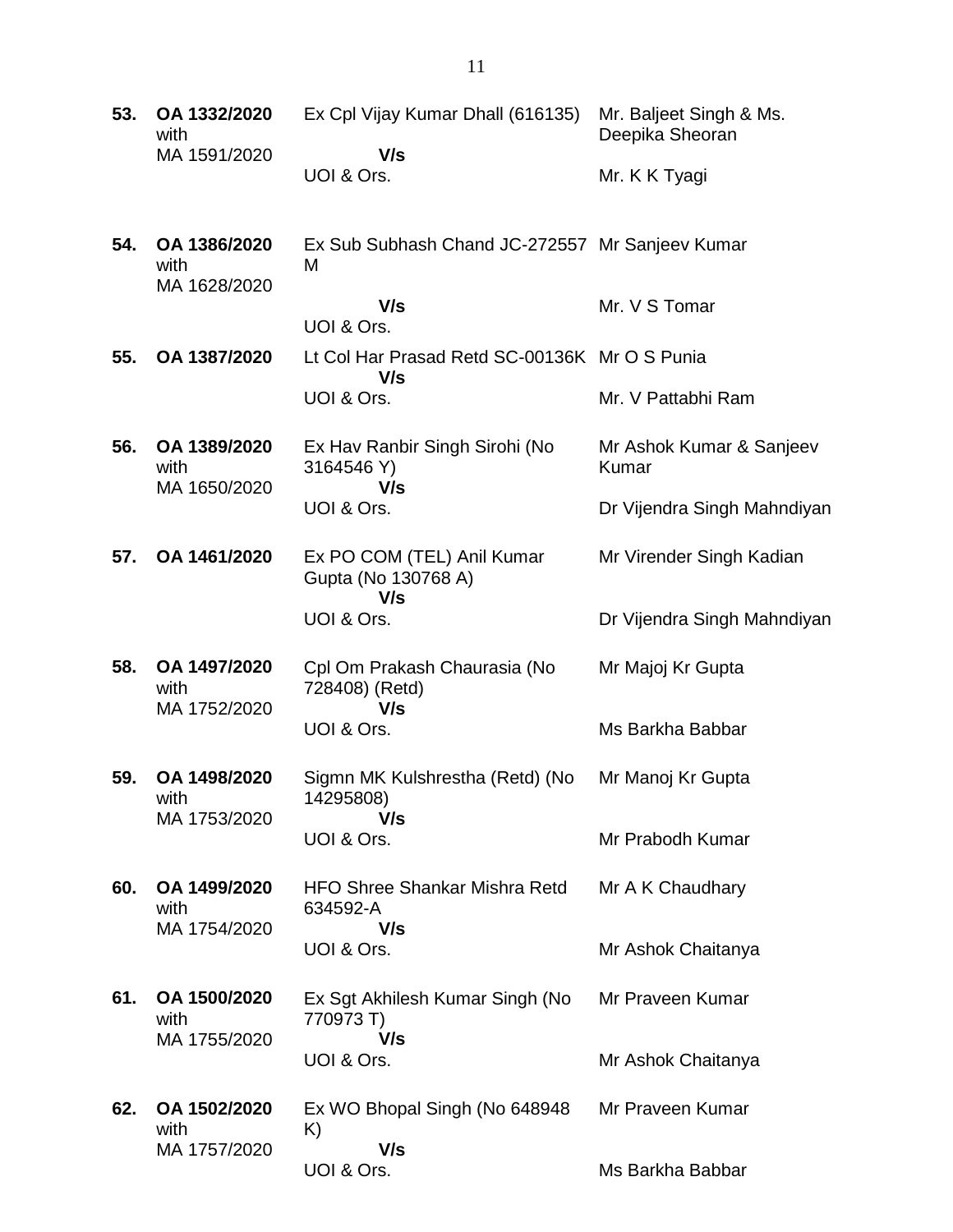| 63. | OA 1515/2020<br>with<br>MA 1764/2020 | Ex Sgt JMA Constancian (283260-<br>L)<br>V/s                             | Mr. Ajit Kakkar & Associates |
|-----|--------------------------------------|--------------------------------------------------------------------------|------------------------------|
|     |                                      | UOI & Ors.                                                               | Mr Shyam Narayan             |
| 64. | OA 1516/2020<br>with<br>MA 1765/2020 | Wg Cdr Gaurav Saxena (Retd)<br>(25474 K)                                 | Mr Ajit Kakkar               |
|     |                                      | V/s<br>UOI & Ors.                                                        | Mr J S Rawat                 |
| 65. | OA 1517/2020<br>with                 | Ex Sgt Diwakar Verma (764827 N)                                          | Mr Praveen Kumar             |
|     | MA 1766/2020                         | V/s<br>UOI & Ors.                                                        | Mr Harish V Shankar          |
| 66. | OA 1519/2020                         | IC-54510P Lt Col S N Thakur<br>(Retd.)                                   | Mr. Shakti Chand Jaidwal     |
|     |                                      | V/s<br>UOI & Ors.                                                        | Mr J S Rawat                 |
| 67. | OA 1522/2020                         | 19553F(P) Gp Capt Rajat Dwivedi<br>(Retd.)                               | Ms. Neela Gokhale            |
|     |                                      | V/s<br>UOI & Ors.                                                        | Mr Prabodh Kumar             |
| 68. | OA 1545/2020                         | Ex Swr Gaurav Tomar (15505200-<br>P)                                     | Mr. Subhash Chand Tomar      |
|     |                                      | V/s<br>UOI & Ors.                                                        | Mr K K Tyagi                 |
| 69. | OA 1550/2020<br>with                 | MS-13382N Maj Dr Sathyanarayan Mr. Ajit Kakkar & Associates<br>S (Retd.) |                              |
|     | MA 1796/2020                         | V/s<br>UOI & Ors.                                                        | Dr Vijendra Singh Mahndiyan  |
| 70. | OA 1552/2020                         | Ex Hony Fg Offr Satyaveer Yadav<br>$(636908-A)$<br>V/s                   | Mr. A K Trivedi & Associates |
|     |                                      | UOI & Ors.                                                               | Mr Anil Gautam               |
| 71. | OA 1553/2020<br>with<br>MA 1798/2020 | HFO Satendra Narayan Tripathi<br>(Retd) (No 670567)<br>V/s               | Mr Manoj Kr Gupta            |
|     |                                      | UOI & Ors.                                                               | Mr J S Rawat                 |